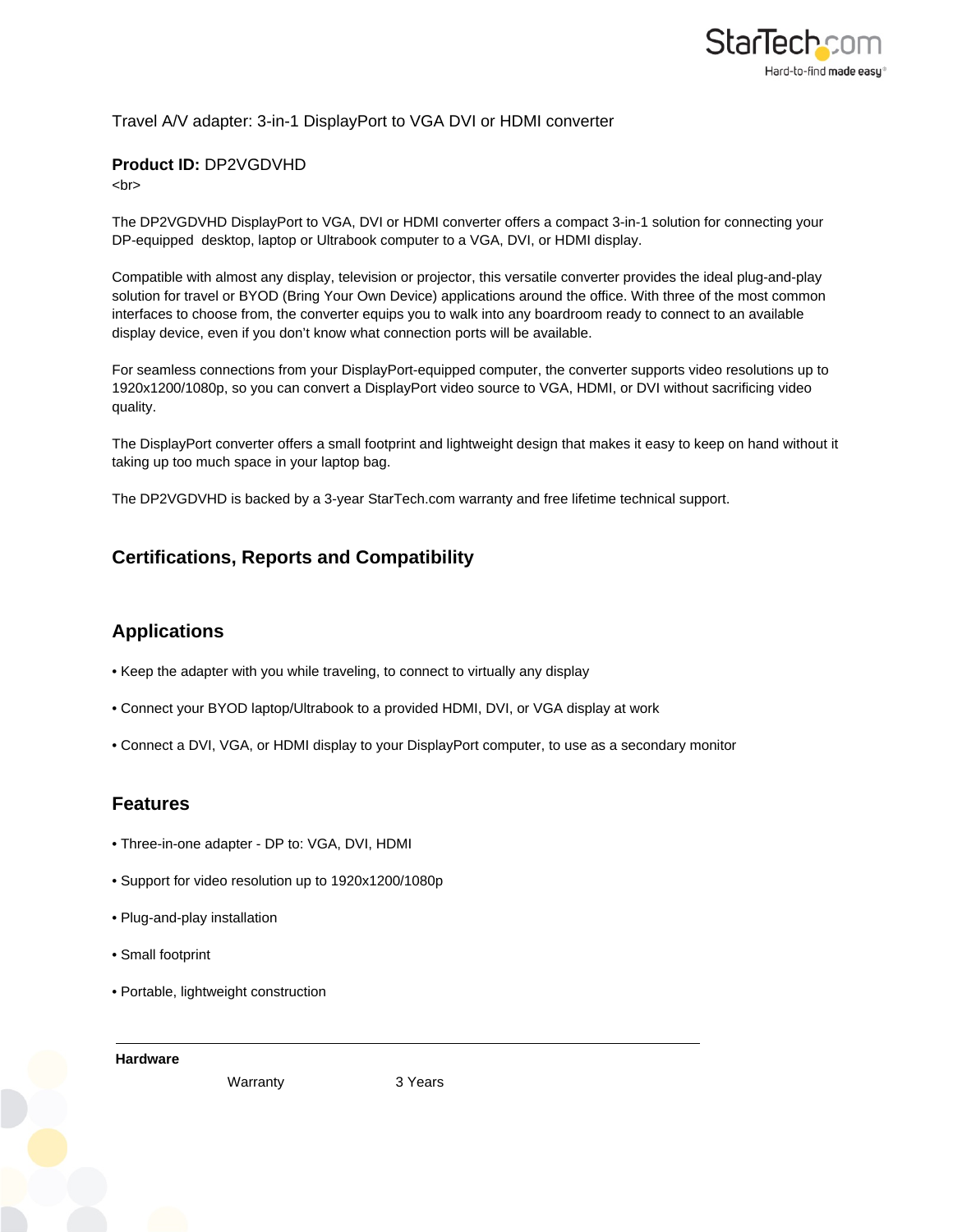

# Active or Passive Adapter Active Passive AV Input DisplayPort - 1.2 AV Output DVI-D - Single-Link HDMI - 1.4 VGA Audio Yes **Performance** Maximum Cable Distance 49.9 ft [15.2 m] To Display Maximum Analog **Resolutions** 1920x1200/1080p Maximum Digital Resolutions 1920x1200/1080p Wide Screen Supported Yes Audio Specifications DVI - No Audio Support HDMI - 7.1 Channel Audio VGA - No Audio Support **Connector(s)** Connector A DisplayPort (20 pin) Connector B DVI-D (25 pin) VGA (15 pin, High Density D-Sub) HDMI (19 pin) **Special Notes / Requirements** Note **Only one video output is supported on the video adapter at a time.** If multiple connections are made, only one of the outputs will function. The HDMI port is a passive port. The DVI-D is a passive port. The VGA port is an active port.